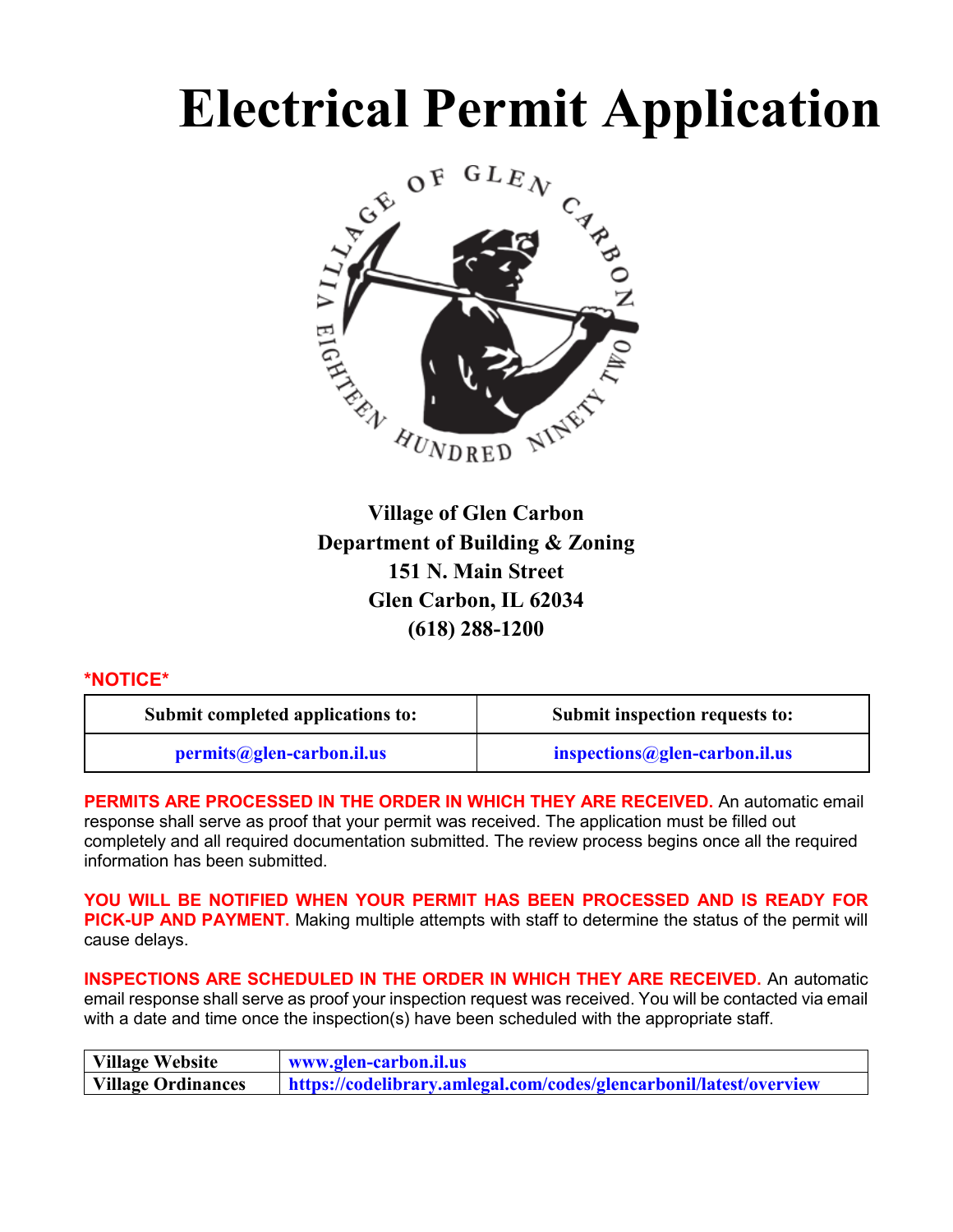## **Electrical Service Sizing**

| <b>Overhead Electrical Service</b> |                      |                                                      |                                         |  |  |
|------------------------------------|----------------------|------------------------------------------------------|-----------------------------------------|--|--|
| <b>AMP Rating</b>                  | Conductor            | <b>Bonding Jumper</b>                                | <b>Conduit Size</b>                     |  |  |
| $100 A$ .                          | C.U. #3              | $C.U.$ #8<br>1 1/2" rigid steel max 2' 2" above roof |                                         |  |  |
|                                    | C. U. #4 Residential |                                                      | 2 rigid steel max 4' 1" above roof      |  |  |
| <b>AMP Rating</b>                  | Conductor            | <b>Bonding Jumper</b>                                | <b>Conduit Size</b>                     |  |  |
| 200 A.                             | C.U. #2/0            | $C.U.$ #4                                            | 2" rigid steel max 2" 2" above roof     |  |  |
|                                    |                      |                                                      | 2 1/2" rigid steel max 4' 1" above roof |  |  |

|                              |                                      | <b>Underground Electrical Service</b> |                                                                                                                                  |
|------------------------------|--------------------------------------|---------------------------------------|----------------------------------------------------------------------------------------------------------------------------------|
| <b>AMP Rating</b><br> 100 A. | <b>Conductor Size</b><br>C.U. #3     | <b>Bonding Jumper</b><br>$C.U.$ #8    | <b>Conduit Size</b><br>2" if extending just below grade<br>3" If passing under concrete. An<br>expansion joint must be installed |
| <b>AMP Rating</b><br>1200 A. | <b>Conductor Size</b><br>$C.U.$ #2/0 | <b>Bonding Jumper</b><br>$C.U.$ #4    | <b>Conduit Size</b><br>2" if extending just below grade<br>3" if passing under concrete. An<br>expansion joint must be installed |

For further information of Ameren Illinois requirements you may go to Ameren's website

https://www.ameren.com/company/business-partners/service-manual